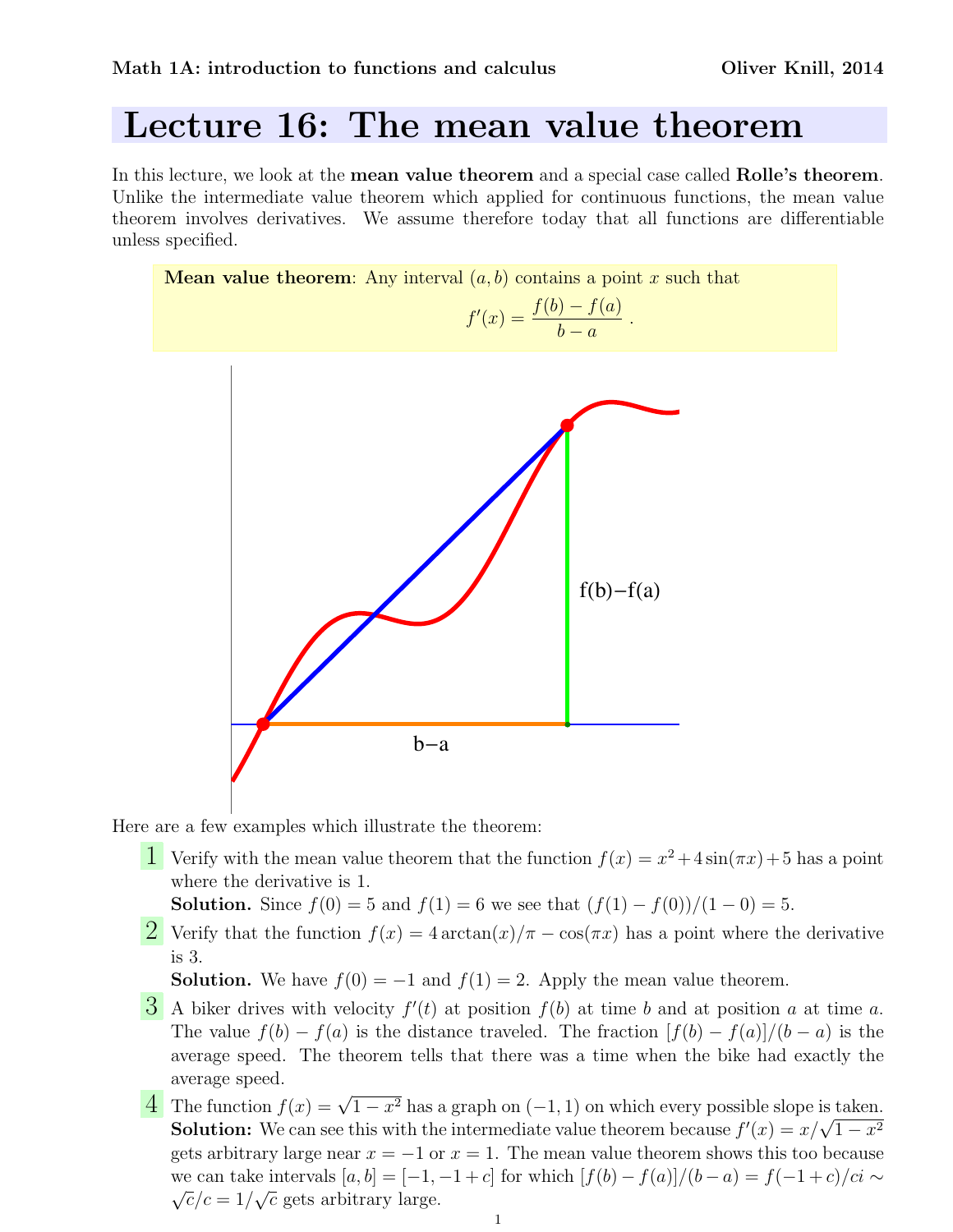Proof of the theorem: the function  $h(x) = f(a) + cx$ , where  $c = (f(b) - f(a)/(b - a)$  also connects the beginning and end point. The function  $g(x) = f(x) - h(x)$  has now the property that  $g(a) = g(b)$ . If we can show that for such a function, there exists x with  $g'(x) = 0$ , then we are done. By tilting the picture, we have reduced the statement to a special case which is important by itself:





**Proof:** If it were not true, then either  $f'(x) > 0$  everywhere implying  $f(b) > f(a)$  or  $f'(x) < 0$ implying  $f(b) < f(a)$ .

**Second proof:** Fermat's theorem assures a local maximum or local minimum of f exists in  $(a, b)$ . At this point  $f'(x) = 0$ .

Recall that if f is continuous and  $f(a) = f(b)$  then there is a local maximum or local minimum in the interval  $(a, b)$ . This applies to every continuous function like  $f(x) = |x|$  on  $[-1, 1]$  which has a minimum at 0 without that  $f'(x)$  exists at 0.

- 5 There is a point in [0, 1] where  $f'(x) = 0$  with  $f(x) = x(1 x^2)(1 \sin(\pi x))$ . Solution: We have  $f(0) = f(1) = 0$ . Use Rolle's theorem.
- 6 Show that the function  $f(x) = \sin(x) + x(\pi x)$  has a critical point  $[0, \pi]$ . Solution: The function is differentiable and nonnegative. It is zero at  $0, \pi$ . By Rolle's theorem, there is a critical point. Remark. We can not use Rolle's theorem to show that there is a local maximum even so the extremal value theorem assures us that this exist.
- T Verify that the function  $f(x) = 2x^3 + 3x^2 + 6x + 1$  has only one real root. **Solution:** There is at least one real root by the intermediate value theorem:  $f(-1) = -4$ ,  $f(1) = 12$ . Assume there would be two roots. Then by Rolle's theorem there would be a value  $x$  where  $g(x) = f'(x) = 6x^2 + 6x + 6 = 0$ . But there is no root of g. The graph of g minimum at  $g'(x) = 6 + 12x = 0$  which is  $1/2$  where  $g(1/2) = 21/2 > 0$ .

It is not clear who discovered the mean value theorem? Joseph Louis Lagrange is a candidate. Also Augustin Louis Cauchy is credited for a modern formulation of the theorem.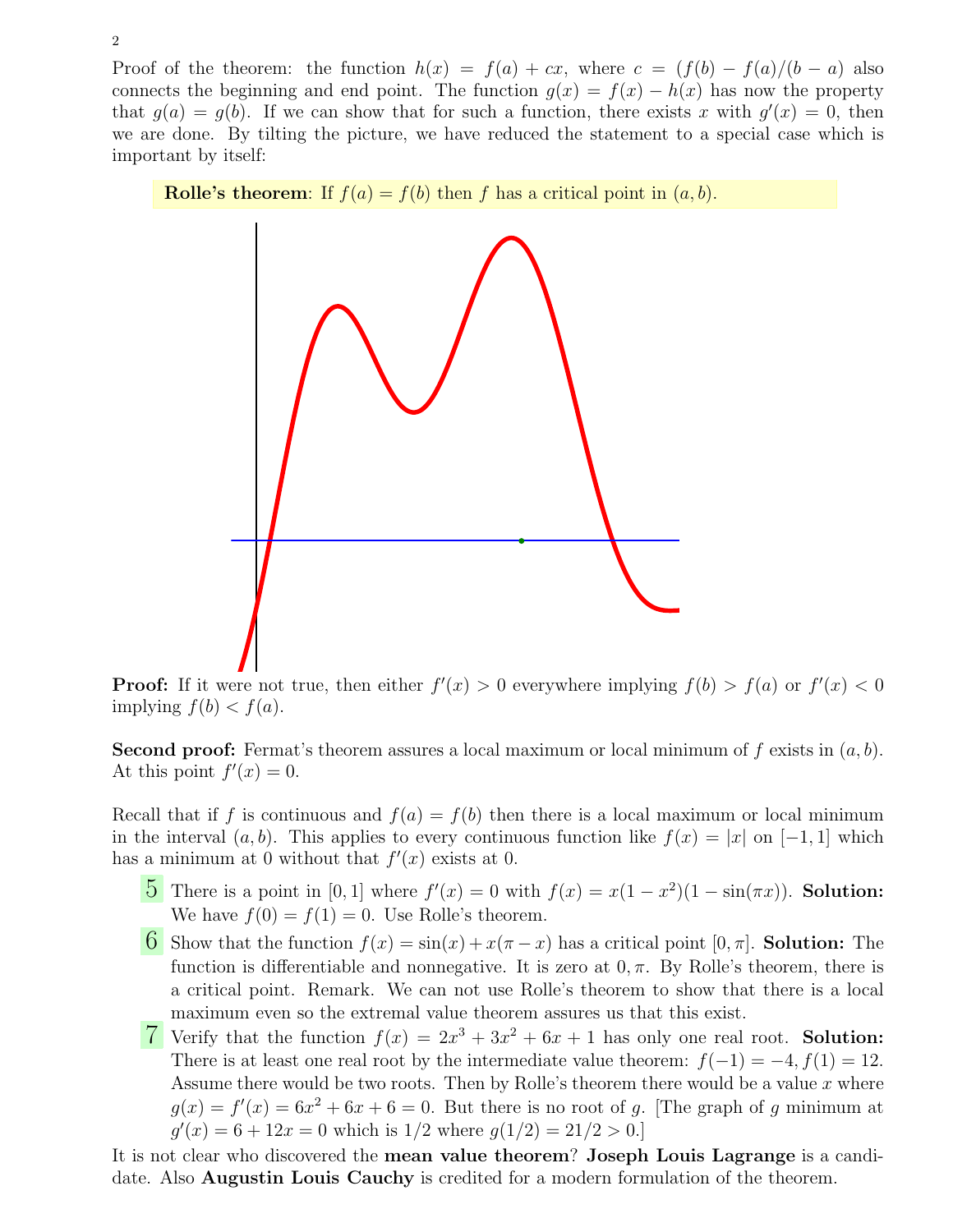



Joseph Louis Lagrange, 1736-1813. Augustin Louis Cauchy, 1789-1857.

What about Michel Rolle? He lived from 1652 to 1719, mostly in Paris. No picture of him seems available. Rolle also introduced the n'th root notation like when writing the cube root as  $\sqrt[3]{x}$  .

It is still used today even so we prefer to write 
$$
x^{1/3}
$$
 to make algebra easier. The identity  $\sqrt[3]{x}\sqrt[3]{x^2} = x$  for example can be seen easier without the root symbol with  $x^{1/3}x^{2/3} = x^1$ .